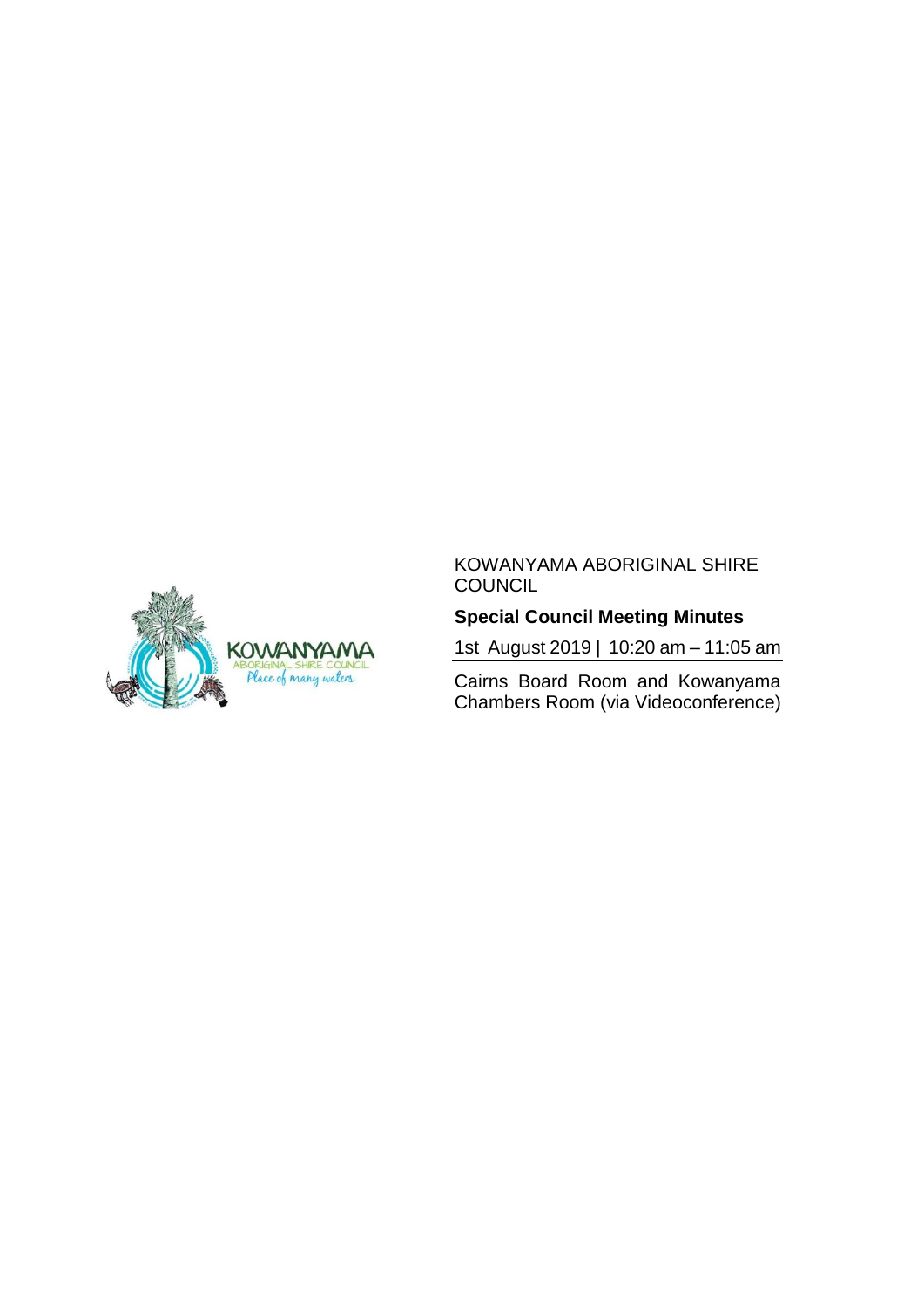#### **Present:**

**Councillors** Mayor Michael Yam Cr Territa Dick Deputy Mayor (Chair) Cr Aaron Teddy Cr John Fry Cr Wendy Wust

## **Executive**

Gary Uhlmann, Chief Executive Officer Katherine Wiggins, Executive Manager Governance and Operations (EMGO) Andrew Hay, Executive Manager Finance (EMF) Michelle Vick, Executive Manager Community Services (EMCS)

### **Apologies**

Mayor Michael Yam Christine Delaney, Executive Manager, Human Resources (EMHR) Thomas Corrie, Executive Manager Infrastructure, Works and Projects (EMIWP)

### **1) Welcome & Apologies**

The Deputy Mayor welcomed Councillors to the meeting.

| <b>RESOLUTION – That Council accept the apology</b> | <b>Moved Cr Fry</b>                            |
|-----------------------------------------------------|------------------------------------------------|
| from Cr Yam for absence at this meeting.            | <b>Seconded Cr Dick</b>                        |
|                                                     | <b>All in Favour:</b><br><b>MOTION CARRIED</b> |

# **2) Closed Business**

| <b>RESOLUTION</b> - That Council moves in to Closed | <b>Moved Cr Teddy</b>                          |
|-----------------------------------------------------|------------------------------------------------|
| Business - 10:22 am                                 | <b>Seconded Cr Fry</b>                         |
|                                                     | <b>All in Favour:</b><br><b>MOTION CARRIED</b> |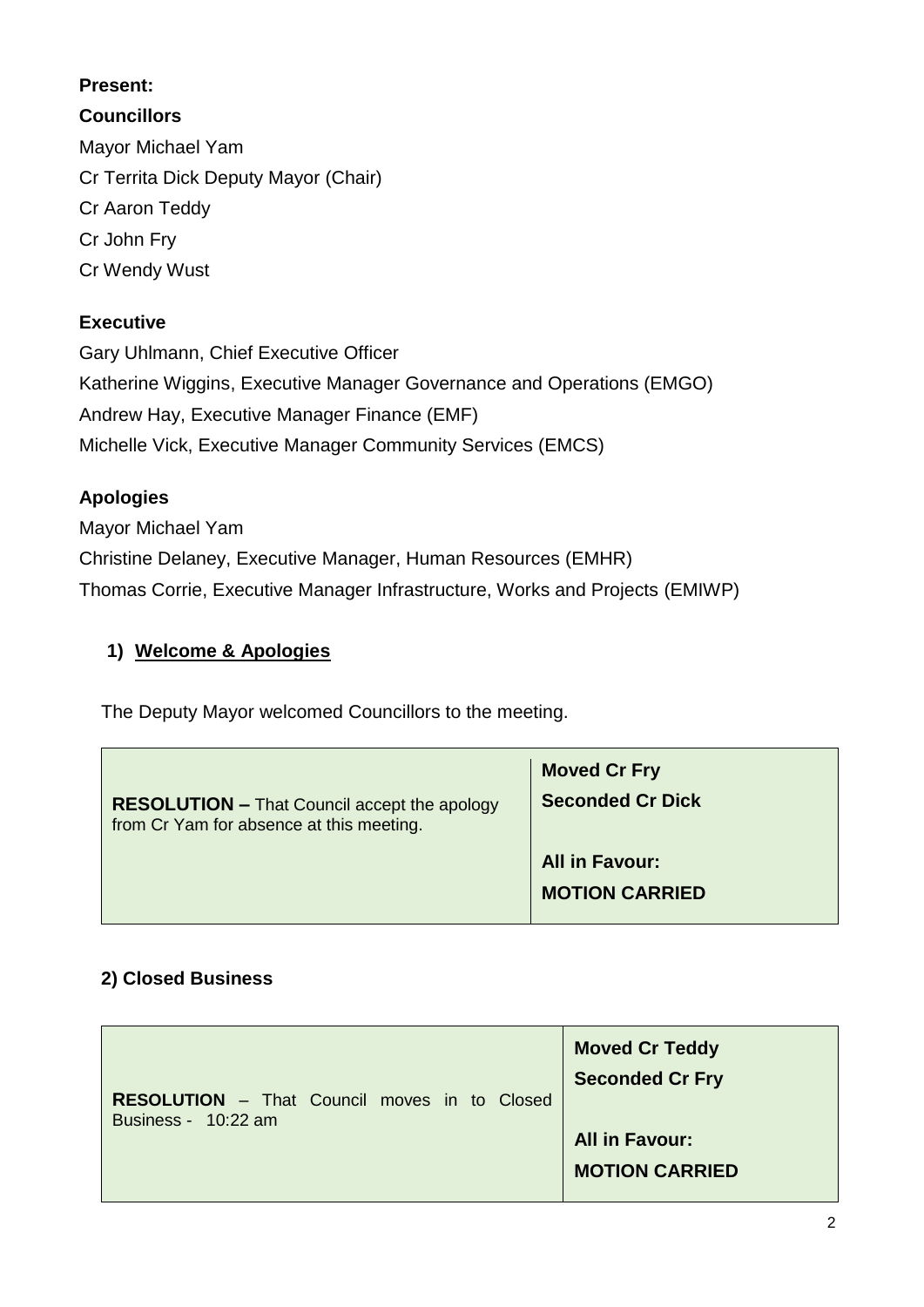| <b>RESOLUTION</b> - That Council moves out of Closed   Moved Cr Dick<br>Business - 11:02 am | <b>Seconded Cr Wust</b>                         |
|---------------------------------------------------------------------------------------------|-------------------------------------------------|
|                                                                                             | <b>All in Favour:</b><br><b>MOTION CARRIED:</b> |

| <b>RESOLUTION</b>                                                                                                                                                                                                                                                                                                                                                                                                                                                                                                                                                                                                                          | <b>Moved Cr Wust</b>                              |
|--------------------------------------------------------------------------------------------------------------------------------------------------------------------------------------------------------------------------------------------------------------------------------------------------------------------------------------------------------------------------------------------------------------------------------------------------------------------------------------------------------------------------------------------------------------------------------------------------------------------------------------------|---------------------------------------------------|
| As per the Local Government Act 2009 and Local<br>Government Regulation 2012 Council adopt the Budget for<br>the 2019-2020 financial year, including:                                                                                                                                                                                                                                                                                                                                                                                                                                                                                      | <b>Seconded Cr Teddy</b><br><b>All in Favour:</b> |
| Operating Statements - Whole of Council - Budget<br>$\bullet$<br>2019-2020<br><b>Capital Budget</b><br>$\bullet$<br><b>Operating Statements - Executive Portfolios -</b><br>$\bullet$<br>Budget 2019-2020<br><b>Statement of Financial Position -10 Year Forecast</b><br>$\bullet$<br><b>Statement of Cashflow -10 Year Forecast</b><br>$\bullet$<br>Statement of Income and Expenditure – 10 year<br>$\bullet$<br>Forecast<br>Statement of Changes in Equity-10 year Forecast<br>$\bullet$<br><b>Financial Sustainability Ratios</b><br>$\bullet$<br><b>Fees and Charges</b><br>$\bullet$<br><b>General Rate Equivalents</b><br>$\bullet$ | <b>MOTION CARRIED:</b>                            |
| And<br>Adopt the following policies:<br><b>Debt Policy</b><br>$\bullet$<br><b>Investment Policy</b><br>$\bullet$<br><b>Revenue Statement</b><br>$\bullet$<br><b>Revenue Policy</b><br>$\bullet$<br><b>Procurement Policy</b>                                                                                                                                                                                                                                                                                                                                                                                                               |                                                   |

| <b>RESOLUTION</b> - That Council endorse:<br>Surepact Pty Ltd as "Sole Supplier" for the<br>$\bullet$<br>Kowanyama ICCIP Project Management Software<br>for the term of three years from November 2018-<br>October 2020. | <b>Moved Cr Wust</b><br><b>Seconded Cr Fry</b>  |
|--------------------------------------------------------------------------------------------------------------------------------------------------------------------------------------------------------------------------|-------------------------------------------------|
|                                                                                                                                                                                                                          | <b>All in Favour:</b><br><b>MOTION CARRIED:</b> |

÷,